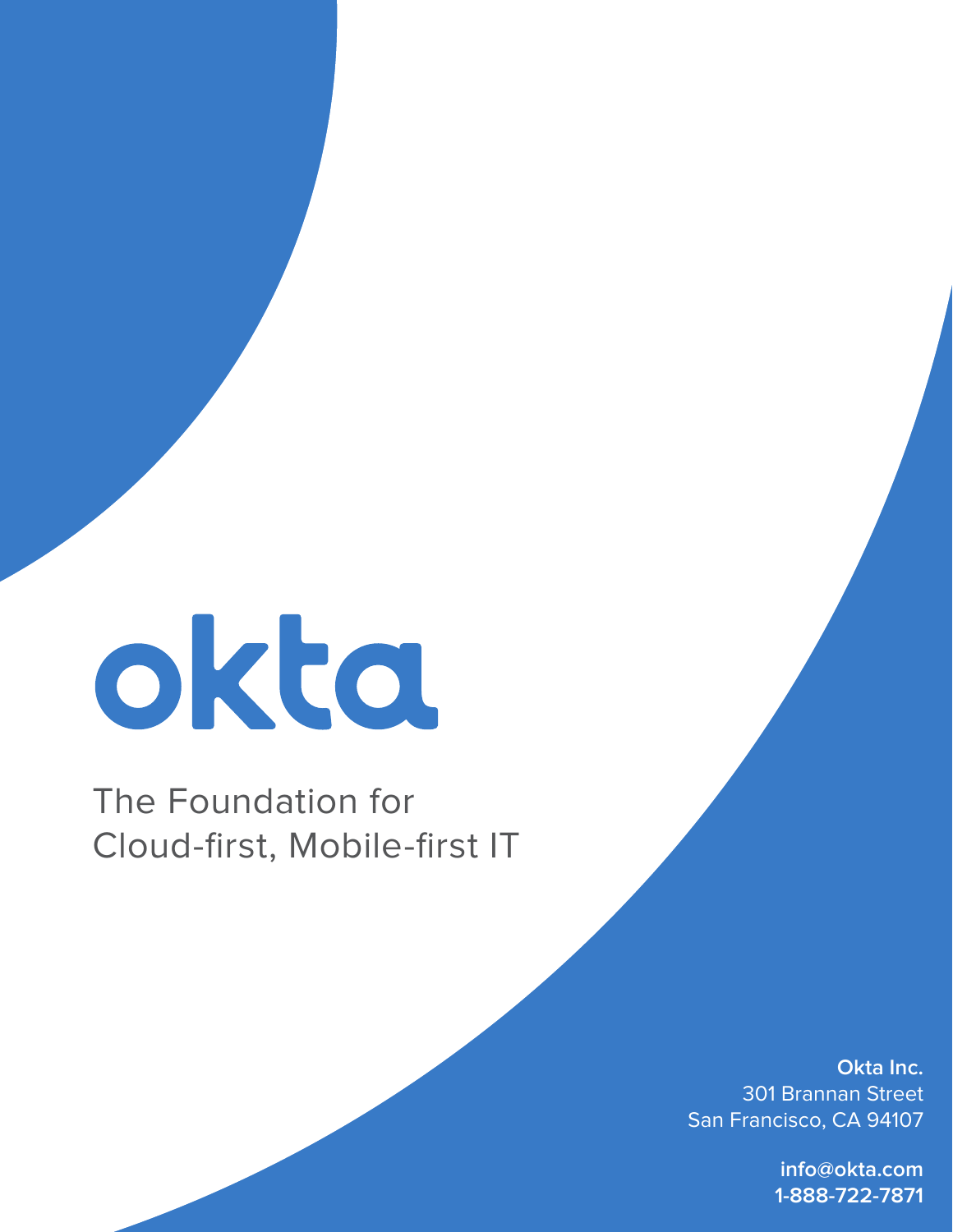### **Getting Started: Becoming the Department of "Yes"**

Gone is the notion of command and control IT, where all devices, applications and user experiences were dictated centrally. Adoption of cloud and mobile, with a boost from the Okta Application Network, has enabled organizations of all sizes to start saying "yes" more often to business groups and end users. New marketing app? Yes! New tablet? Yes! New special-purpose project management tool? Absolutely!



With all these yeses, the number of cloud apps an organization uses explodes. Customers tell us before they purchase Okta, they typically have five to seven cloud apps. Within six months of purchasing Okta, customers connect 10 applications, with 10% of Okta customers eventually connecting more than 40 applications. In the Okta Businesses @ Work report, we found that the average Okta customer has 13 cloud applications.

For most customers, Okta solves the basic problems of too many helpdesk calls and too much wasted end-user time remembering passwords, and the security concerns of users re-using personal passwords across many business apps. With Okta Provisioning, many of our customers also reduce IT admin time spent provisioning and deprovisioning accounts in applications.



Connecting apps for SSO and automating provisioning for IT apps like email and ITSM are great, but really just the start. As you get deeper into trying to automate provisioning for your full catalogue of applications, you start hitting barriers to managing your business process that are not easy to overcome.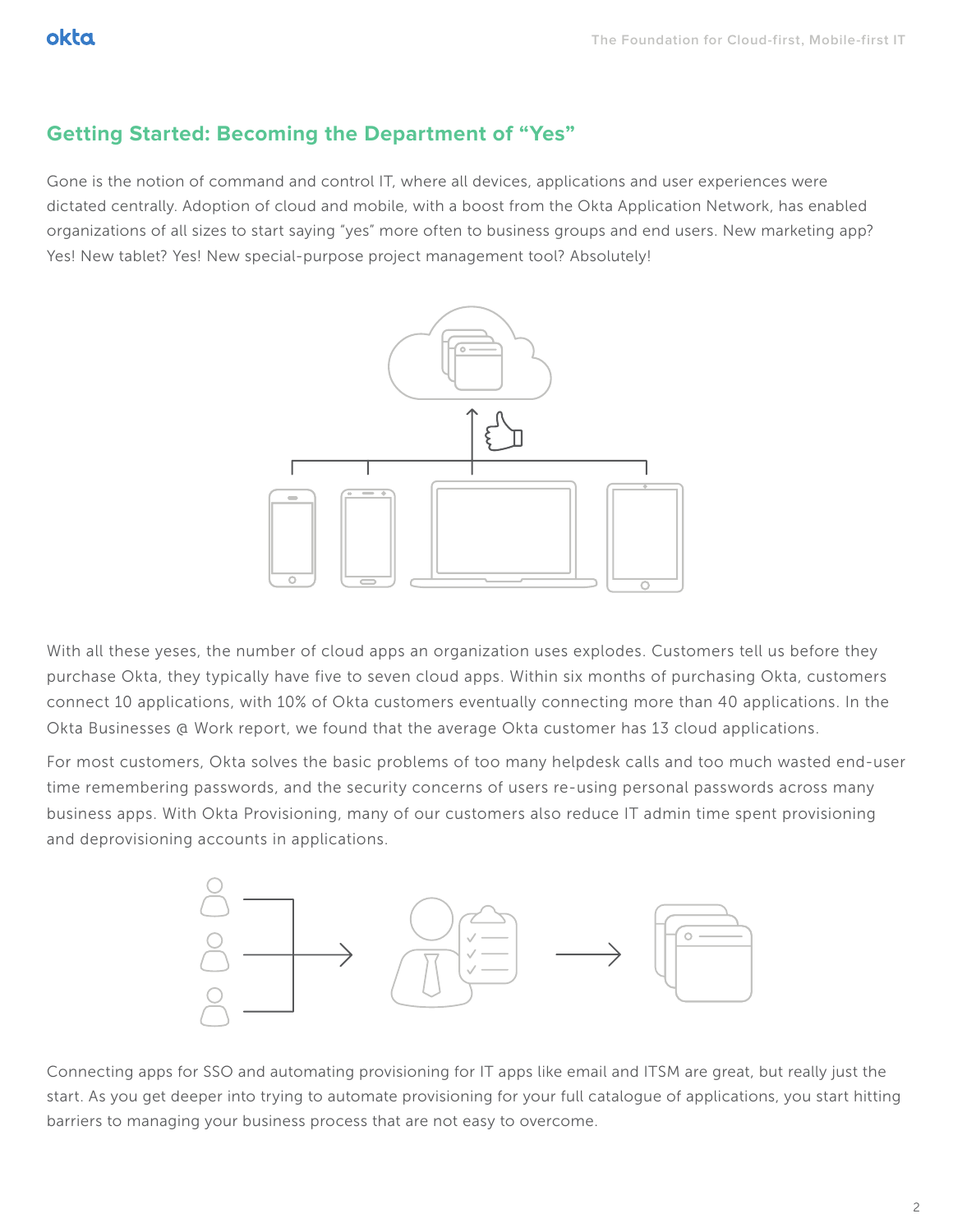#### **Integration to Apps Is Not Enough**

Okta's unique role in managing identity for thousands of organizations enables us to look at trends in our customers' use of apps and gain a deeper understanding of what customers need. About a year ago, we found that customers were not using as many provisioning integrations as they could be using. Of the applications they had connected for single sign-on, there were several where Okta had a provisioning integration as well, but the customer had not enabled provisioning for that app.

The root cause of this low usage of provisioning integrations was that IT needed additional "intelligence" around identity lifecycle management and governance in order to automate more applications. IT organizations spend a lot of time just keeping track of who should have access to what, and at what time, and for how long. Keeping up with application requests from users as well makes their job even more difficult. And finally, business teams often have their own application admins that can manage users without the knowledge of IT. IT needs to be able to keep an eye on overall changes within an application and sync those changes back to Okta or correct them in the app.



There are two distinct types of applications IT needs to manage. First are "birthright" applications like email, expenses and ITSM that are provisioned to everyone in the company, and which often have similar entitlements. However, since these are core IT applications, they require rich synchronization of attributes. And, they are often heavily tied to the process around employee onboarding and offboarding.

The second group are business apps. These are often provisioned based on a business unit—like CRM being provisioned to a salesperson, or a marketing demand gen app to someone in marketing. Users also have much more nuanced entitlements, based on role, seniority or other factors. Often, the knowledge of how a user should be provisioned sits with an admin in the business unit—not someone in IT, let alone on the identity team.

There are clearly many deeper issues to solve here in order to operate an efficient IT shop in a cloud-first, mobilefirst world. The common thread across these issues is identity lifecycle management.